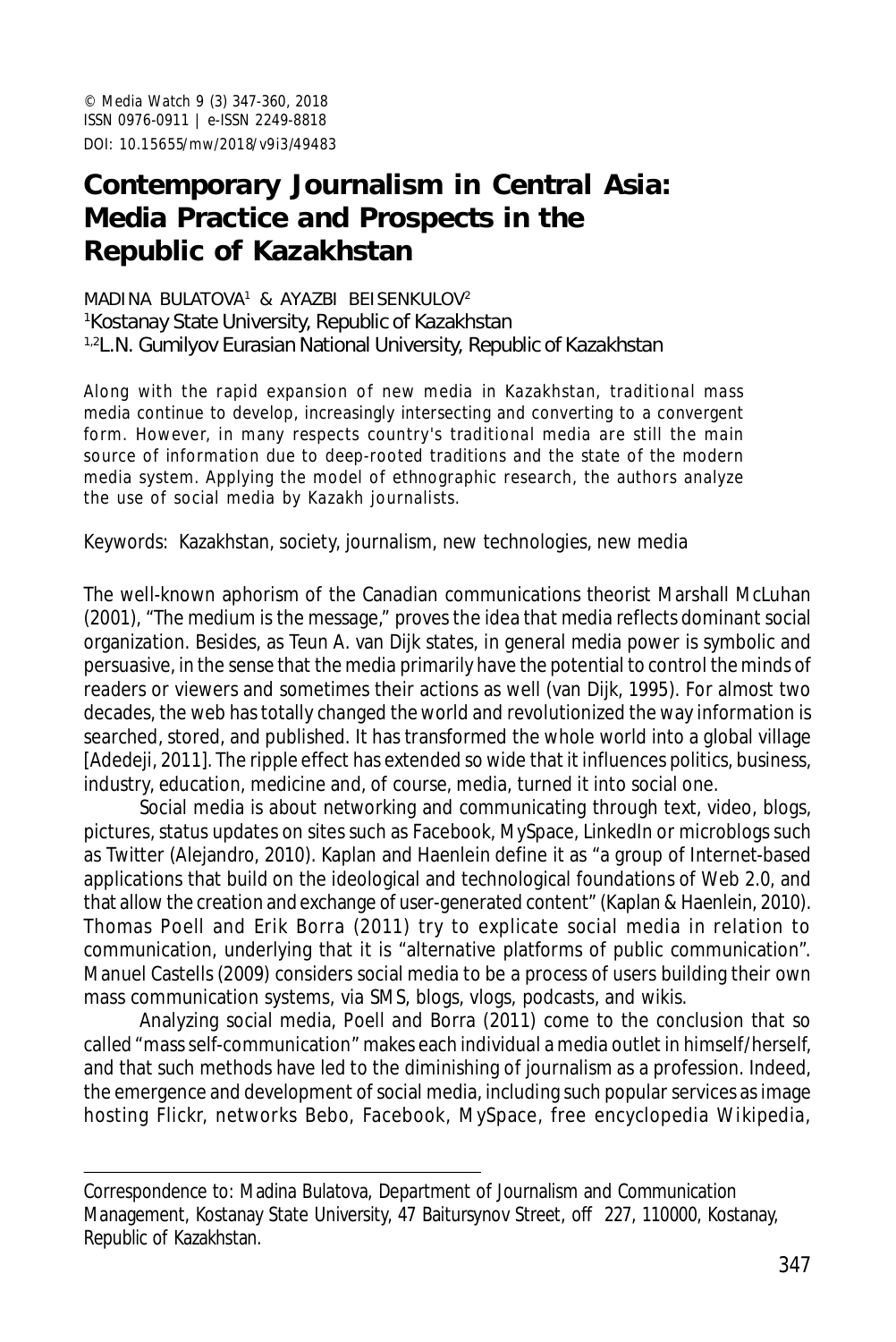advertisements website Craigslist, video-sharing website YouTube, etc., allows talking about the growth of the democratic potential of modern media, since it democratizes rather than monopolizes information and knowledge (Cairncross, 2002). Moreover, it evidences the formation of a serious alternative to the mass communication system, which becomes "the communication processes taking place in a global web of horizontal communication networks that include the multimodal exchange of interactive messages and documents from many-to-many in chosen time" (Arsenault & Catsells, 2008).

The western democratic tradition sees the media as a constituent of the public sphere, which every citizen, endowed with certain rights by the state, has access to. Communication theorist Jürgen Habermas (1989) was the first to speak loudly about an open and independent forum of opinions—a public arena or public sphere. This sphere lies outside the biased zones and serves as an arena for interaction between social groups. Social media went further than this concept and proposed an even more radical formula – the so-called "forum of individualities", where each person contributes a little to the creation of a general picture of the society, and the network is filled with the forces of "collective mind".

Surveys among Americans conducted by the Pew Research Center found 90 per cent of young people aged 18 to 29 constantly use social media. Besides, usage among those 65 and older has increased more than threefold since 2010 when social media were utilized by 11 per cent. At present 35 per cent of respondents older than 65 years age use social media; while in 2005 their amount was just 2 per cent. Women use social networking services more frequent than men, though since 2014 this difference has been modest. In 2015, a study found 68 per cent of all female-respondents utilized social media, compared with 62 per cent of male-respondents. However, there are not remarkable differences by racial or ethnic groups: 65 per cent of whites, 65 per cent of Hispanics and 56 per cent of African-Americans actively use social media today. Americans living in rural areas use social media a bit less than those live in suburban and urban communities – 58 per cent, 68 per cent, and 64 per cent respectively (Perrin et al., 2015).

The survey conducted in Kazakhstan during the winter of 2015-2016 by Media Systems agency with the assistance of Brand Analytics service indicates that social media monthly active users is 3.3 million people, that is 18.32 per cent of the country's total population. The survey demonstrates that VKontakte is the most popular social network amongst Kazakhstanis. It has 1.945 million users, who monthly share about 45 million posts, comments, and likes. VKontakte boasts more men (53.8 per cent) than women (46.2 per cent). Among its users, a greater percentage belongs to young people under 18 years of age. The age category 18 to 24 years use VKontakte a bit less, while people over 25 years old are less than a quarter of active users. Facebook is used by 1.25 million people, most of whom are women (60.3 per cent). It is noteworthy that only 0.1 per cent of Kazakhstani teenagers actively use Facebook. 45.4 per cent of its audience is 25 to 34-year-olds. About 5 per cent of Facebook users are over 55 years old.

The most age-related social network is "Odnoklassniki" that is utilized by 693,000 users from Kazakhstan, the vast majority of whom are over 25 years old. In addition, every fifth user is over 55 years old. 74 per cent women and 26 per cent men prefer this social network to communicate with family and friends, share personal photos, news, interesting facts, etc. Twitter with audience of 16,600 users is the last in the rankings. It is of particular interest that 52 per cent of male-respondents choose it to interact with other people.

As one can conclude, now-a-days journalists should be some kind of experts to bring the Internet into the service for making journalism better. It is obvious that in their everyday life reporters, correspondents and pressmen use social media for ordinary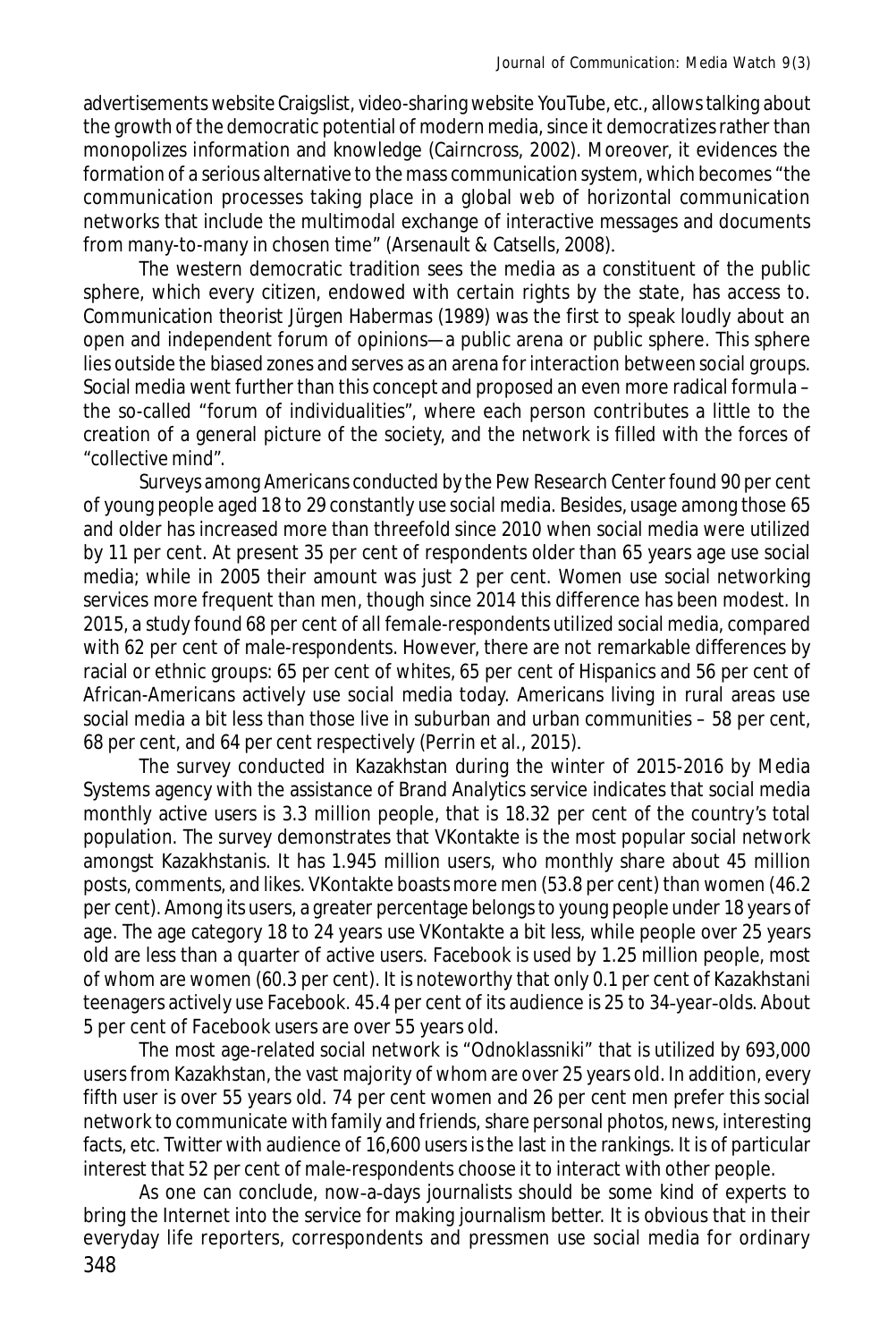personal purposes, but they should think about their usage for professional reasons as well, which make benefits to their job. The development and growth of social media as a popular intercourse medium over the last five years significantly influenced and changed the way the professional journalists make and promote news.

The immense information that the social media contain and the opportunity to exploit them alongside with the prevailing tools, methods and techniques of journalism make journalists see their role in terms of these media in a new light, learn thoroughly and become real experts in social media to stay competent in their profession. Regardless of the controversial idea that Internet has become a print media's killer and that the social media invasion led to citizen based journalism as a new type of journalism, a great number of editors, newsmakers, and scholars are persuaded that social media should be considered as an integral part of the traditional journalism.

Nic Newman (2009) gives convincing reasons that citizen-led and social media will never substitute mainstream, established media; on the contrary, they will augment it. Rather than thinking of citizen journalists as rivals, opponents or antagonists or disregarding their assistance and effectiveness in reporting and storytelling, these days a lot of journalists view social media as a new and helpful source for researches and more precisely for breaking news that can be improved and amplified by the mainstream (McClure, 2010). Moreover, journalists agree that social media turned out to be an essential and valuable tool that makes their journalistic practice better.

The conducted studies served as a basis for scientific research and surveys among Kazakhstani journalists which goal was a comprehensive assessment of the social media impact on journalism in Kazakhstan.

### **Research Questions**

Based on previous researches, this study try to answer the question how new social media influenced the journalism of Kazakhstan, which has certain peculiarities based on deeply rooted traditions and the state of the modern media system. The following research questions were formulated to develop this study:

- RQ1: What impact do social media have on the professional practice of Kazakhstani journalists?
- RQ2: What do journalists identify as the positive influence of using social media?
- RQ3: Does the use of social media lighten or increase journalist workload and pressure?

Both quantitative and qualitative methods were employed to provide a large amount of data. The choice of quantitative approach is explained by the fact that quantitative data are more accurate, valuable, and contribute to the generalization and establishment of cause-effect relationships between the phenomena occurring in objective reality (Cassell & Symon, 1994). Qualitative study suits best to extract interpretive data from a source about one's experiences and actions (Brennen, 2012). It differs from quantitative research, especially in journalistic studies, because it pays attention to understanding factors, like in-depth motivation of using social media and attitude to them, the effect of social media habits on journalism, etc.

## **Methodology**

The study was conducted in two stages. At the first stage, we surveyed Kazakhstani journalists registered on the blogging platform LiveJournal. The choice of this platform is explained by its popularity among Russian-speaking users in the post-Soviet space. The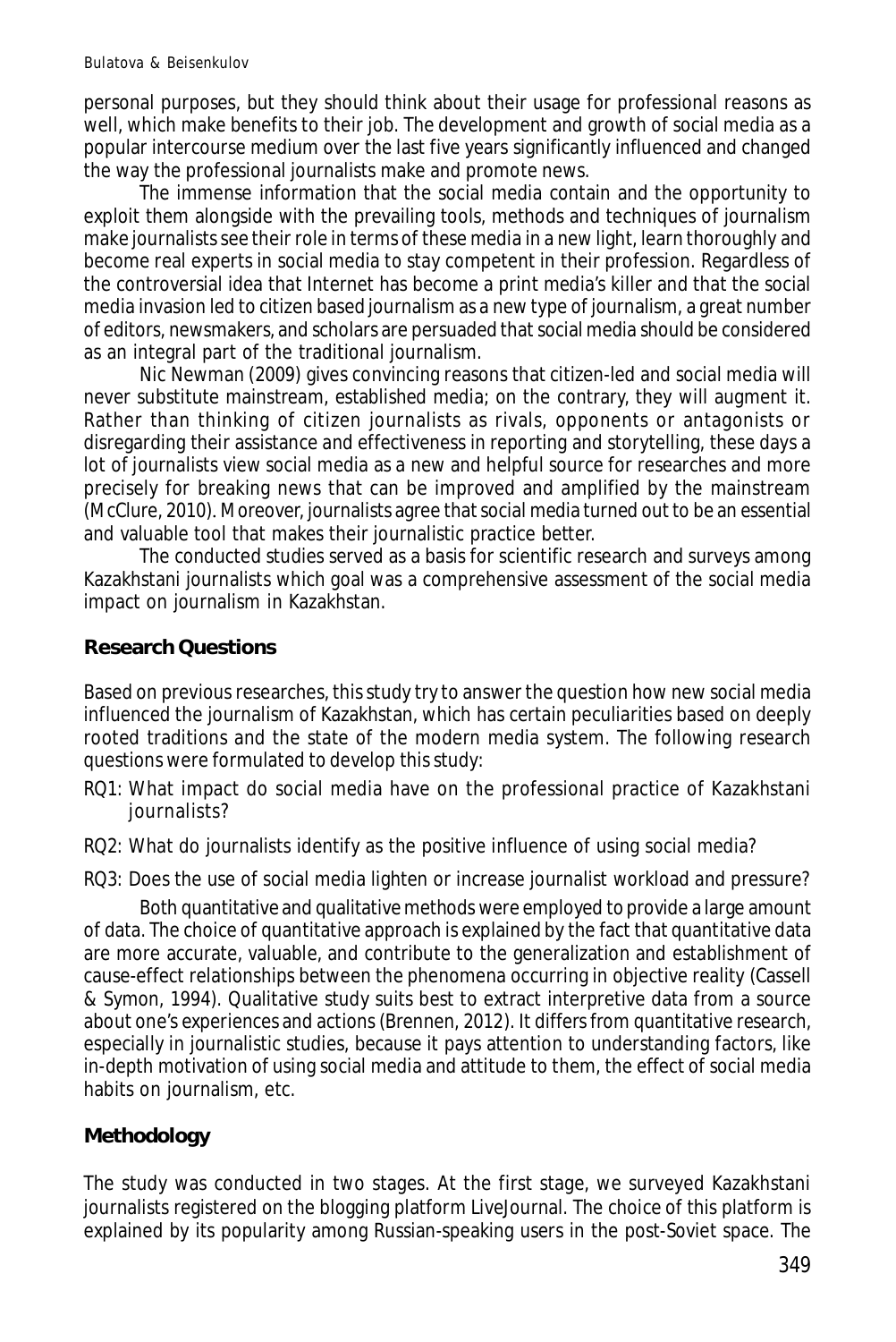blogs were selected by monitoring "Journalist.kz" group. The number of participants in the group was 260 people (as of January 4, 2017). The main criterion for the respondents' selection was the last entry in the personal diary, which does not exceed 10 days from the survey beginning. Thus, 178 active respondents were selected. Based on the sample size with a confidence probability of 95 per cent and a confidence interval of  $\pm$  3.2 per cent, the required sample size was 150 informants. The survey started on January 18 and lasted until February 18, 2017. The survey was carried out in Russian and Kazakh languages via LiveJournal messenger.

At the second stage 30 anonymous in-depth interviews were conducted to better understand the results of the polls. The list of participants in the in-depth interview was compiled on the basis of data gained as a result of an expert survey. In addition, the list was completed with the "snowball" method according to the recommendations of the editors of the leading republican mass media.

The purpose of the in-depth interview was to obtain detailed information about the role and benefits of social media in the professional journalism: RQ2, RQ3. Additionally, it was suggested to discuss the most significant problems that a modern journalist faces when working with social media. To ensure the anonymity and confidentiality of the data, the names of the informants and some details have been changed.

## Demographics of the Respondents

The selection set of the first stage has the following socio-demographic characteristics. 36.5 per cent of female and 63.5 per cent of male respondents took part in the survey. Almost half of the respondents (48.7 per cent) are people under 29 years old. 20.1 per cent are aged 30 to 39. 16.9 per cent of interviewed journalists are 40 to 49 year olds. 9.7 per cent are people in their 50s and 4.6 per cent are people older than 60 years old. The obtained data make it possible to conclude that the sample is sufficiently representative. However, it is a bit biased, as the sample is over-represented by men and people under 29 years old. It can be explained by the fact that these categories are more able to use social media tools and maintain their own blogs. The interviewed journalists live in big cities, like Almaty (24.1 per cent), Taraz (13.5 per cent), Karaganda (12.9 per cent), and Astana (11.8 per cent).

Besides, the respondents were classified according to age groups and education level. Hence, 6.1 per cent of the surveyed journalists have an academic degree, 54.2 per cent are university graduates or undergraduates, 20.8 per cent and 3.2 per cent have secondary and primary vocational training respectively, and 15.7 per cent of respondents completed their secondary education.

The average age of journalists participated in the in-depth interviews at the second stage of the survey is 30 years old, and their average professional experience is 5.7 years. The largest amount of respondents was from Almaty (78.2 per cent), followed by Astana (21.8 per cent). According to the form of media ownership, respondents are classified as: 36.7 per cent work for state media, and 63.3 per cent work for private media. More than half of the respondents (69 per cent) work for online print media; 22.4 per cent are involved in making news on TV and radio.

As for the issues they work with, 25.67 per cent of respondents provide audience with information related to social sphere (education, culture, health care, social security, physical culture, public catering, public services, passenger transport, and communications); while 23.33 per cent cover politics (see Table 1).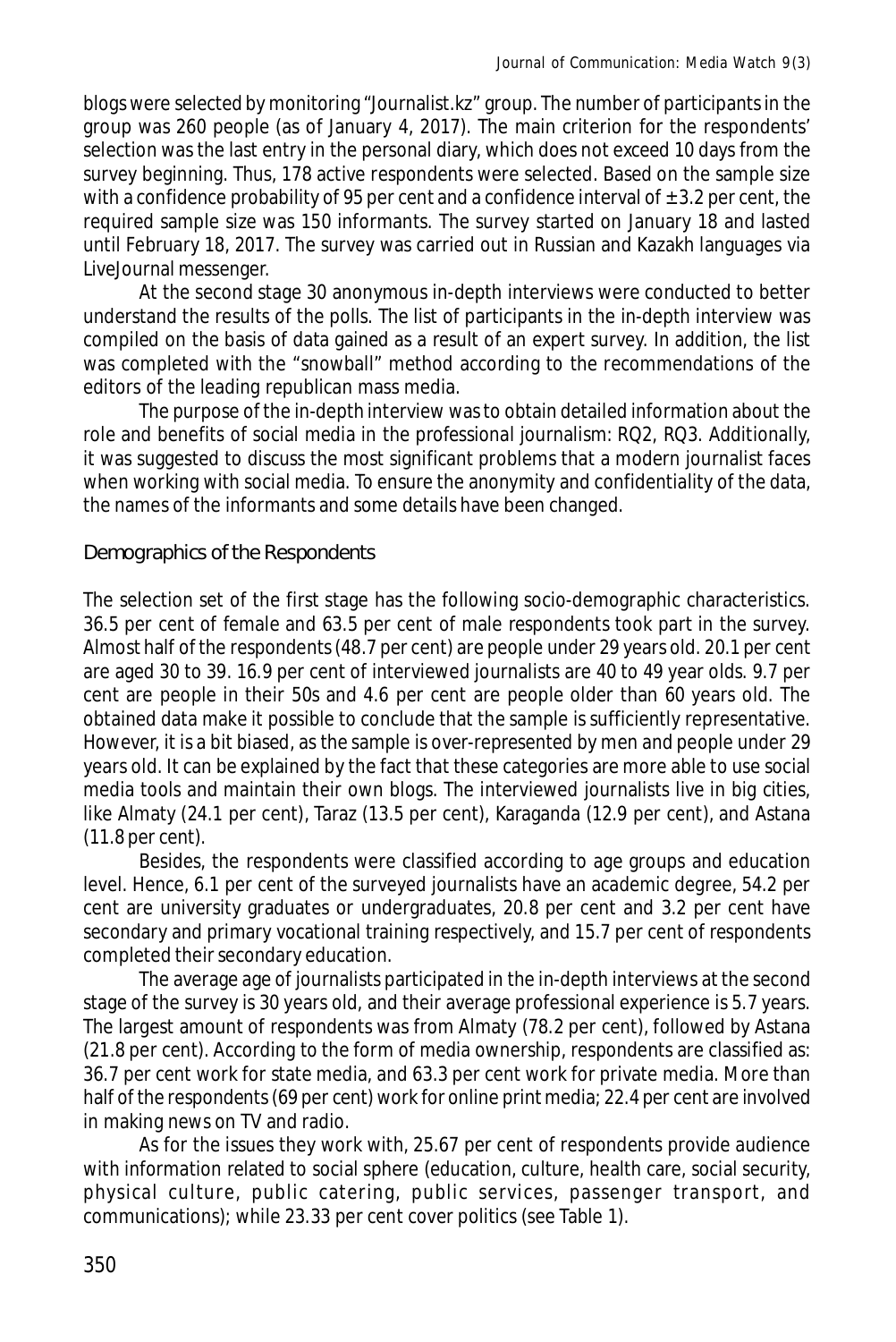|   | SI. No. Categories       | Respondents | Per cent |
|---|--------------------------|-------------|----------|
|   | Social issues            | 8           | 26.67    |
|   | Political issues         |             | 23.33    |
| 3 | Business and economics   |             | 13.33    |
| 4 | Several categories       | 4           | 13.33    |
| 5 | Sport issues             | 3           | 10.00    |
| 6 | Entertainment            |             | 6.68     |
|   | <b>Issues in Science</b> |             | 3.33     |
| 8 | Information technologies |             | 3.33     |
|   | Total                    | 30          | 100.00   |

#### Table 1. Beat-wise distribution of respondents

### **Study Design**

At the first stage, the researchers sent invitations containing hyperlinks to the Survio tool to the members of the "Journalist.kz" group via the LiveJournal messenger. Two weeks before the end of the survey, those who had not previously responded got a reminder. As a rule, reminder letters have a positive response for online polls compared to an email containing a link to the survey (Kaplowitz, Hadlock & Levine, 2004). At this stage of the survey actual answers on a quantitative basis were required to assess the real use of social media.

The questions of the second stage of the survey based on a qualitative framework were aimed at assessing how journalists tend to perceive social media, if they perceive social media as an aid to their professional activities, and if social media increases workload of journalists working with print and electronic media.

To carry out in-depth interviews, the authors of the paper first established a trusting relationship with the alleged respondents via a telephone call. The respondents were sent information about the study and letters of invitation to participate in the project. The respondents were re-contacted by phone some time later to obtain their consent to give a personal interview. The in-depth interviews, lasting about 60 minutes each, were conducted by five researchers in two cities of Kazakhstan: Astana and Almaty. These cities were selected as most of the media having online newspaper are located there.

The following materials were used to conduct an anonymous in-depth interview: (i) an official letter of invitation; (ii) instructions for conducting in-depth interviews; (iii) letter of guarantee confirming confidentiality and anonymity of the interview; (iv) screening questionnaire; and (v) in-depth interview topic guide.

The in-depth interview was conducted personally using audio recordings. The most comfortable conditions were created for conducting the interview. For instance, the interviewer's meeting with the respondents was carried out at a pre-arranged time convenient for the respondent either at the working place (in editorial offices) or in the territory of a certain sociological and marketing organization. In addition, respondents had the opportunity to ask the interviewer questions clarifying the conceptual apparatus, goals and objectives of the project. The final processing of the obtained data was conducted using the Statistical Package for the Social Sciences program. Below are the answers for the questions posed in the questionnaire and during the in-depth interview. The texts of the questions themselves are reduced. That is done to identify the most interesting from the research point of view topics and analyze them in more details.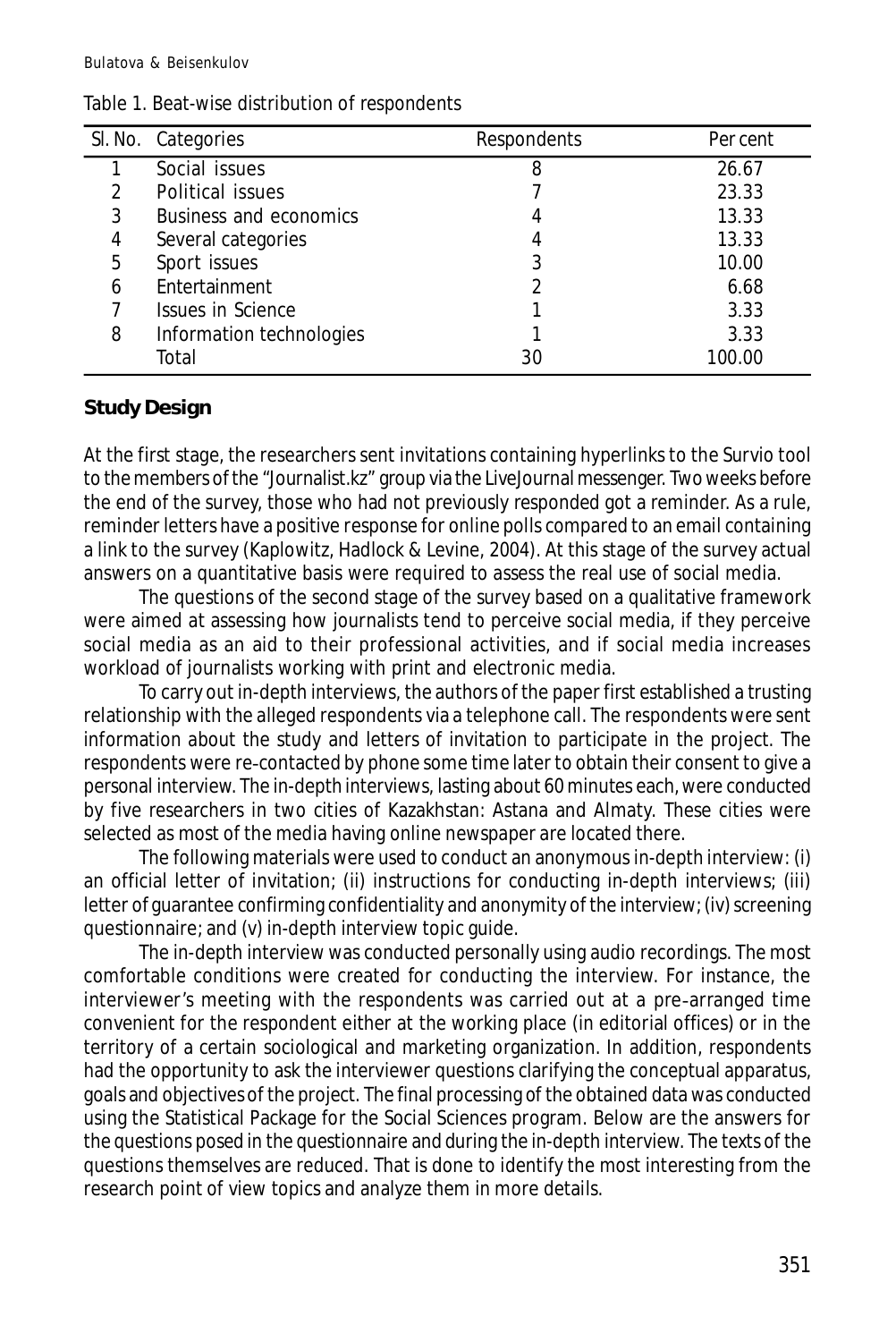# **Findings**

At the first stage of the survey, the participants were asked to think about the value of social media in the journalistic work (wide audience reach, multimedia, feedback/ interactivity, operational reaction) and rank them according to the five-point Likert scale (extremely important, very important, moderately important, slightly important, not at all important).

The results show that more than 44.0 per cent of journalists strongly agree that wide audience reach is an extremely important advantage of social media. 35.0 per cent of respondents indicate the importance of operational reaction. 18.4 per cent of journalists consider hypertextuality as moderately important, admitting that hyperlinks are navigational system that guides users through the incredibly complex and vast online information landscape. The availability of feedback/interactivity is slightly important for 14.1 per cent. Multimedia is not at all important for 13.2 per cent of journalists who are absolutely sure they can make a report without using additional content. For professional purposes interviewed journalists actively use Facebook (62.4 per cent), micro-blogging platform Twitter (22.2 per cent), and social network VKontakte (7.2 per cent) (Table 2).

| Social networks | Per cent |  |
|-----------------|----------|--|
| Facebook        | 62.4     |  |
| Twitter         | 22.2     |  |
| VKontakte       | 8.2      |  |
| Odnoklassniki   | 3.2      |  |
| Instagram       | 2.0      |  |
| Mail.ru         | 2.0      |  |
|                 |          |  |

Table 2. The use of social networks by journalists

There is a large volume of *activity* in the blogosphere. 72.0 per cent of respondents prefer to read and/or comment on blog entries at least once a day, and 21.8 per cent make notes on their personal blogs daily or even more often. At the same time, 77 per cent admit they constantly turn to blogs in search of information, *timely* and relevant *to users* from their point of view.

Sébastien Paquet (2003) speaks about six qualities that a blog can be characterized with. They are unique personalized editorship; a hyperlinked posting structure represented in reverse order of time; periodic updates; free public access to its content via the Internet and, finally, archived postings.

Ability to convey truthful information is the greatest motivation for 59.7 per cent of journalists while maintaining a personal blog. As Diana Medvednikova (2012) states, such results are explained by the fact that editorial offices often have a very developed practice of self-censorship, especially in those where journalists know the rules of the game in advance and where the editorial policy is rather limited by the media owner.

Despite that 68.2 per cent prefer social media to traditional ones, 78.6 per cent of the interviewed journalists are not really ready to abandon entirely the traditional channels of communication. The policy of Kazakhstani journalists to rely on the specifics of traditional media, where information is initially verified at the page-proof, prepress and print stages can be seen in the respondents' answers. Thus only 54 per cent check the information published on the Internet, the rest just refer to news sources without verifying the data. It follows that social media provide a journalist for the right to be the editor of his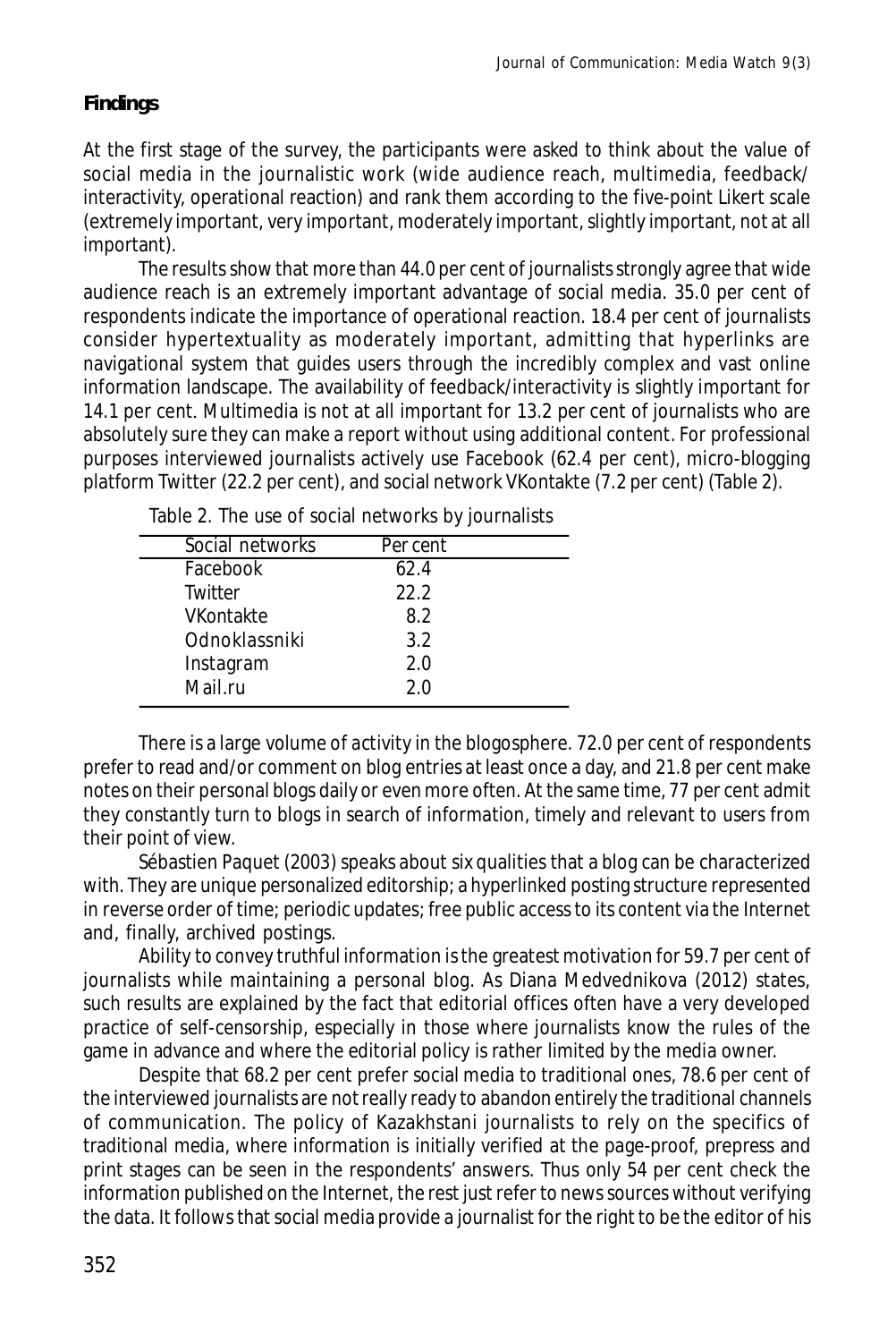information; however, they increase the risk of publishing unverified information and inaccurate rumors circulating in social media. More than 68 per cent of respondents do not trust social media, considering them not reliable as a source of information. The rest of the survived journalists, on the contrary, believe that social media are as reliable as traditional media.

As for network education of journalists, more than 76 per cent of respondents admitted that they did not take courses on exploiting and mastering new technologies in journalism and studied the principles of *Internet*-*working on their own.* At the same time, 54.8 per cent of interviewed journalists still do not have a clear algorithm for searching and processing information content of *the network.* More than 83 per cent of respondents expressed desire to take *Internet literacy* courses, almost the same amount of journalists indicated the need for compulsory training in working with social media in editorial offices.

The results of the second stage of the study show that, in general, journalists (83 per cent) believe that working with social media positively affects their profession:

"Twitter is habitually open on my smart phone or computer. I always check it last thing at night and first thing in the morning to find something interesting and then write about it" – (Zhumanazar, journalist, 37 years).

More than 56 per cent of respondents note that social media is the main source of information for them. In an interview, one of the journalists recalled the days when a journalist came in to the office and said he'd heard his mum, friends or just people it the street talking about something and he created a story based on this or that gossip.

"Nowadays things have changed. Social media gives me a much more complete and wide picture of what people in the city or in the whole country are buzzing about" – (Alibek, correspondent, 43 years).

Though social media's positive impact on journalism is obvious, a lot of respondents (63 per cent) are of the opinion that traditional values of journalism must be kept at the heart of any social media use.

"To tell the truth a number of topics emerge from social media, but usually minor topics, that necessitate thoroughgoing checking before publication. I continue believing that informants are the most significant in journalist's work. The web cannot replace this" – (Alan, editor-in-chief, 52 years).

As a negative experience, 49.8 per cent of interviewed journalists note that the verification of information received from the Internet is often delayed; therefore, the audience is not interested in it anymore:

"We had a similar case when we were verifying a user's tweet about the supposed breakthrough of the dam that took plight to the city. The response from the Akimat officials was so late, that unfortunately we were the last to report about the event, when the journalists from the other news agencies did not wait for the officials' response and left for the place of the "incident" immediately" – (Mansiya, journalist, 27 years).

At the same time 39 per cent of the respondents indicate that in the case of situations involving mass shootings, when events develop at a breakneck speed, it is more appropriate to rely only on official sources, bypassing social networks, as it can lead to the spread of potentially harmful and false information: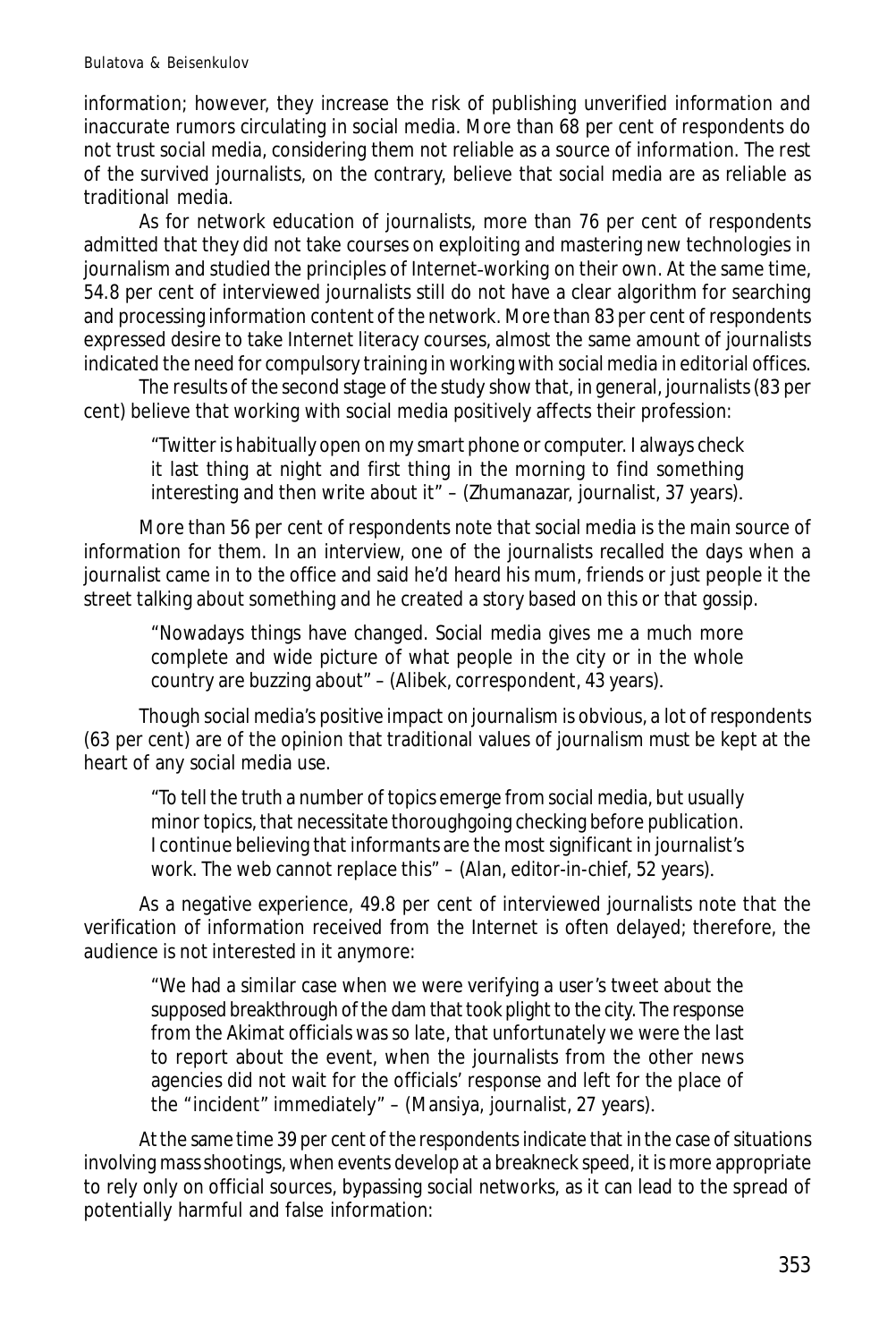"I started to use social media to seek information about serious topics more actively in 2011 during the events of the Zhanaozen massacre. Official sources reported that 16 people were killed, while eyewitnesses spoke about 73 killed in Facebook and Twitter and several international outlets placed that information, despite the authorities suppressed all communication with the outside world, cut off cell phone connection and Twitter. To publish any data taken from the social network was like an explosion that would have generated a wave of panic. So it was our primary task to prevent that, relying only on official sources" – (Sultan. journalist, 38 years).

When asked about the positive influence of using social media in day-to-day professional routine, about 73 per cent of the respondents younger than 40 specify that social media allows them to reach readers or audiences in a number of ways.

"Social media is just another manner people communicate with us. In my newsroom interacting with reader is an essential function of everybody's job. And, yes, we're glad to interact, as we want to be relevant" – (Akerke, journalist, 28 years).

"In times of technological growth and progress a lot of people don't read newspapers every day, but still they prefer to get the news in a way they used to. My t.ask is to introduce our on-line version of a newspaper with blogs for news to the reader. And, of course, I let the readers know that I am the person to turn to. I'm in charge with responding to their questions and concerns. Sometimes it is boring, sometimes exhausting, but I try to respond to all of them" – (Alim, journalist, 31 years).

Some interviewed journalists admit that interaction with audience is critical to media success.

"I think number one thing is to listen to your readers or viewers. If a reader is posting something and he wants to know the answer to a question, you just can't leave it blank. You have to, you must respond to all questions. If you're not responding, it means you are not social. Every day, every minute you have to show that you care about your audience" – (Anara, journalist, 34 years).

"I can hardly ever imagine if there is something worse in social media than not to respond to the questions you've been asked. It seems like a digital alternative of someone ignoring you. I bet, you wouldn't like that in real life and you wouldn't like that in social media as well" – (Ruslan, reporter, 28 years).

"Sixty per cent of our readers get news from social media. It can't be ignored. Our circulation is 170,000. If we lose 60 per cent of that, it'll be a huge hit. You see, that's a pretty simple equation to do" – (Marat, executive editor, 47 years).

Although social media is very frequently used to engage with audiences and 58 per cent of informants cite engagement as a positive impact of using social media, far fewer respondents say they very frequently interact with readers. For instance, only 37 per cent say they very frequently pose questions to readers via social media. Only 31 per cent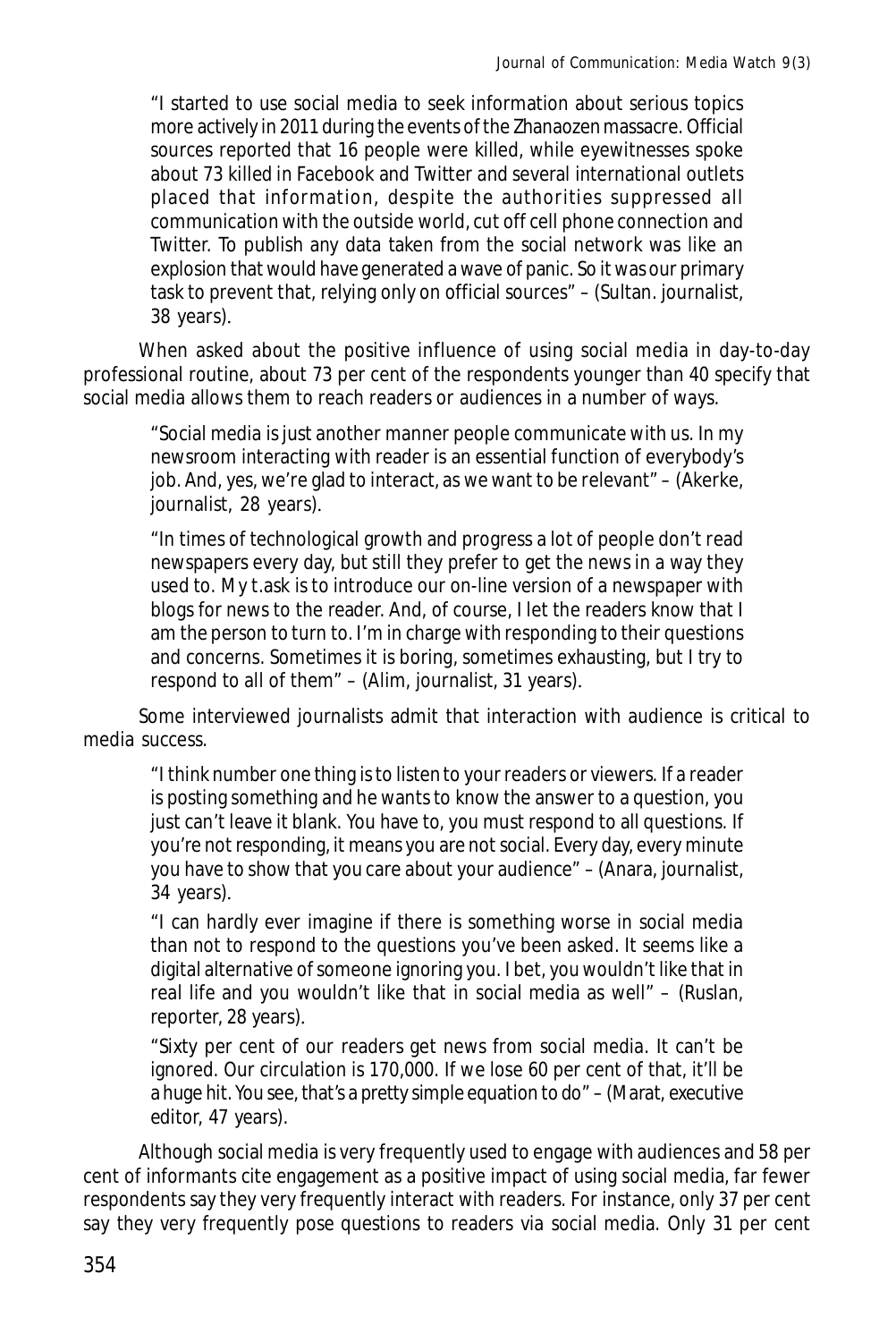frequently respond to Facebook comments and only 26 per cent regularly respond to tweets. However, it is traced only in the age category of 41-50, 51 and older. The younger generation is more inclined towards interactivity with its audience on the web-sites.

When queried on if use of social media lightens their workload and pressure, the majority answered (64 per cent) negatively. Notwithstanding the social media and digital technologies are enthusiastically introduced into the news-making, journalists experience the increase of workload, pressure and longer working hours.

"My editor-in-chief expects me to follow what happens on social media daily and nightly. He says if you want to know what is happening you have to be on Twitter  $247 - (O \log a)$ , journalist, 38 years).

"Of course, my boss does not ask me to make non-stop news. But I can't desist from updating the latest information on the website. When I was in charge of land protests in April 2016, I had worked not less than 40 hours after the first protest in Atyrau without any rest, maybe except dozing a little sitting in the chair. I watched videos posted by activists from Aktobe and Semey, where protesters took to the streets as well. I followed their tweets and read the comments, posted on Nazarbaev's press service's Facebook page. Though I am not working for such a big event now, I feel stressed due to updating reports online every day" – (Konstantin, subeditor, 43 years).

Besides, 32 % of respondents mention pressure of constant use of social media in order to keep up with competitors.

"There is a sort of competitors' pressure, as nowadays all journalists use social media for promoting and popularizing their own content and if one does not do it, he can lose the game. And vice versa an active use of social media means that you are one step ahead your competitors, getting something like handicap in the matter of reaching out their audience" – (Maksim, 36 years).

In addition 41 per cent of interviewed journalists stress emerging difficulties to complete what they call conventionally fundamental and key journalistic job, like interviewing and verifying.

"It is very difficult for me to interview when I am in hurry to post the newest development of an event. I guess good news stories happen after the press conference, when you talk to the people – politicians, sportsmen, public leaders – personally. But I never have enough time to think about proper questions and to do "after-interview", as I'm busy with news report online. Moreover, I don't even think about verifying the obtain information" – (Erlan, editorial assistant, 37 years).

"Social media are really great. I can't imagine my life and my work without them. But their introduction resulted in de-skilling effect. I am unable to keep doing what I consider as the "primary skill" of journalistic work – interviewing and verifying" – (Marina, journalist, 32 years).

During last decade Kazakhstani news media have considered social media. News outlets recognize that social media offer a perfect tool for both disseminating news and marketing their work. But in the process of introducing new digital technologies into the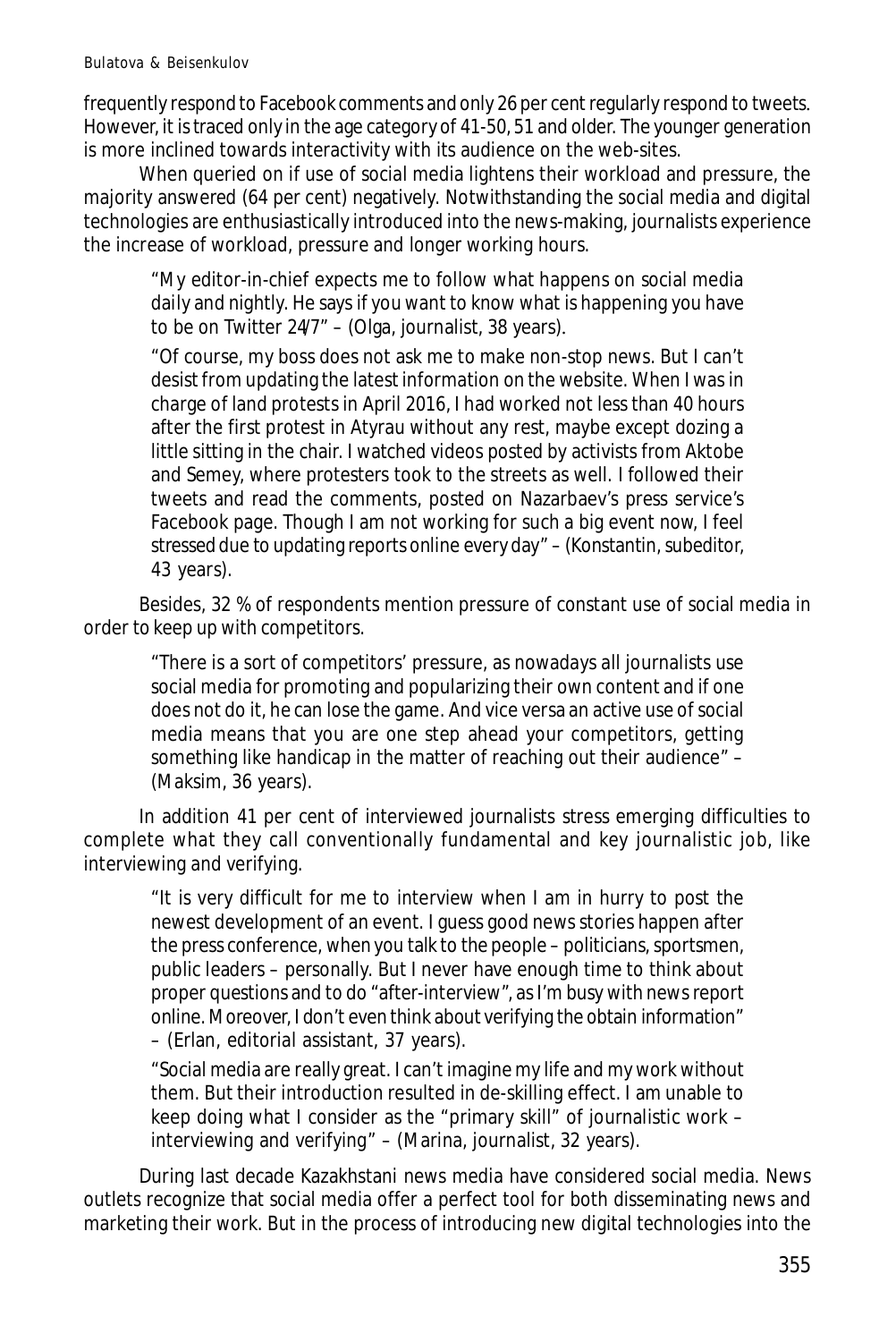traditional media, journalists have experienced not only positive, but negative impact of social media on their profession as well.

### **Discussion**

According to the long-established tradition in the USA and European countries journalism serves to lobby, promote the interests and **advocate** state government and some circles of business elite. Thus, journalists are just information gatherers and disseminators (Hanitzsch et al., 2011). Kazakhstani journalism greatly differs from that paradigm. In post-Soviet space journalist must be non-party whose task is to collect, analyze, verify, edit, and publish the news. But at the same time he is accountable to readers, listeners, or viewers (Zassoursky et al., 2004).

Therefore, the collected data has provided some interesting opportunities for debate. Within the discussion, these results will be looked while considering the research questions, and in relation with previous studies and researches that help to gain a greater understanding of the significance of the findings.

The conducted survey demonstrate that social media is not an entirely new tool for journalists in Kazakhstan. The level and frequency of use varies in relation to diverse services and platforms, notwithstanding journalists use social media for their benefits. Hence, Kazakhstani journalists are much similar to their colleagues abroad (Hermida, 2012; Alejandro, 2010; Liu, 2015).

Taking into account that in Kazakhstan a journalist is a new profession in general, social media is delineated as the new source for journalists, being one of the most outspread network methods of newsgathering. The importance of social media is clearly visible through the emphasis on regular social media use, with most of the respondents being active users of social media platforms in order to communicate with their audience. The most preferable social networks are Facebook and Twitter, used by 62.4 per cent and 22.2 per cent of respondents respectively, while abroad these figures are much higher (nearly 100 per cent and 94 per cent) (Bullard, 2013). The popularity of Facebook among journalists can be explained by the fact that it boasts well over a billion monthly users. Every quarter of an hour Facebook finds over 50 million new posts, every minute users are sharing on average 1.3 million pieces of content (Paine, 2015). Not only that, but users are active, and users are talking. According to Pew Research Center study, in 2015 the number of Facebook monthly active users was 1.2 billion, every hour about 385 million users discussed the news with other people online (Perrin et al., 2015). That was higher than the weekday circulation of the top 10 newspapers in the USA put together and multiplied by 40, and it is 21.3 times higher than the population of Kazakhstan.

Besides, blogging is very favoured activity for Kazakhstani journalists. The bulk of respondents (72 per cent) reads and comments on blog entries every day. Moreover, 77 per cent declare constant turning to blogs for searching various information. Indeed, blogs are one of the most distinguished social media that have influenced up-to-date newsmaking profession. The surveys show that the majority of journalists prefer to use blogs as they give the possibility to express news freely without the inner pressure (Hermida & Thurman, 2008). In China state controls media and government censorship usually stonewall newspapers reporting, but independent bloggers are able to uncover corruption, thus spurring political action (Hassid, 2012).

356 Still the findings of the research show that 68 per cent of Kazakhstani journalists do not consider Internet as a main source of information, as it contains much unverified data. The interviewed journalists think that to be a journalist means to search for reliable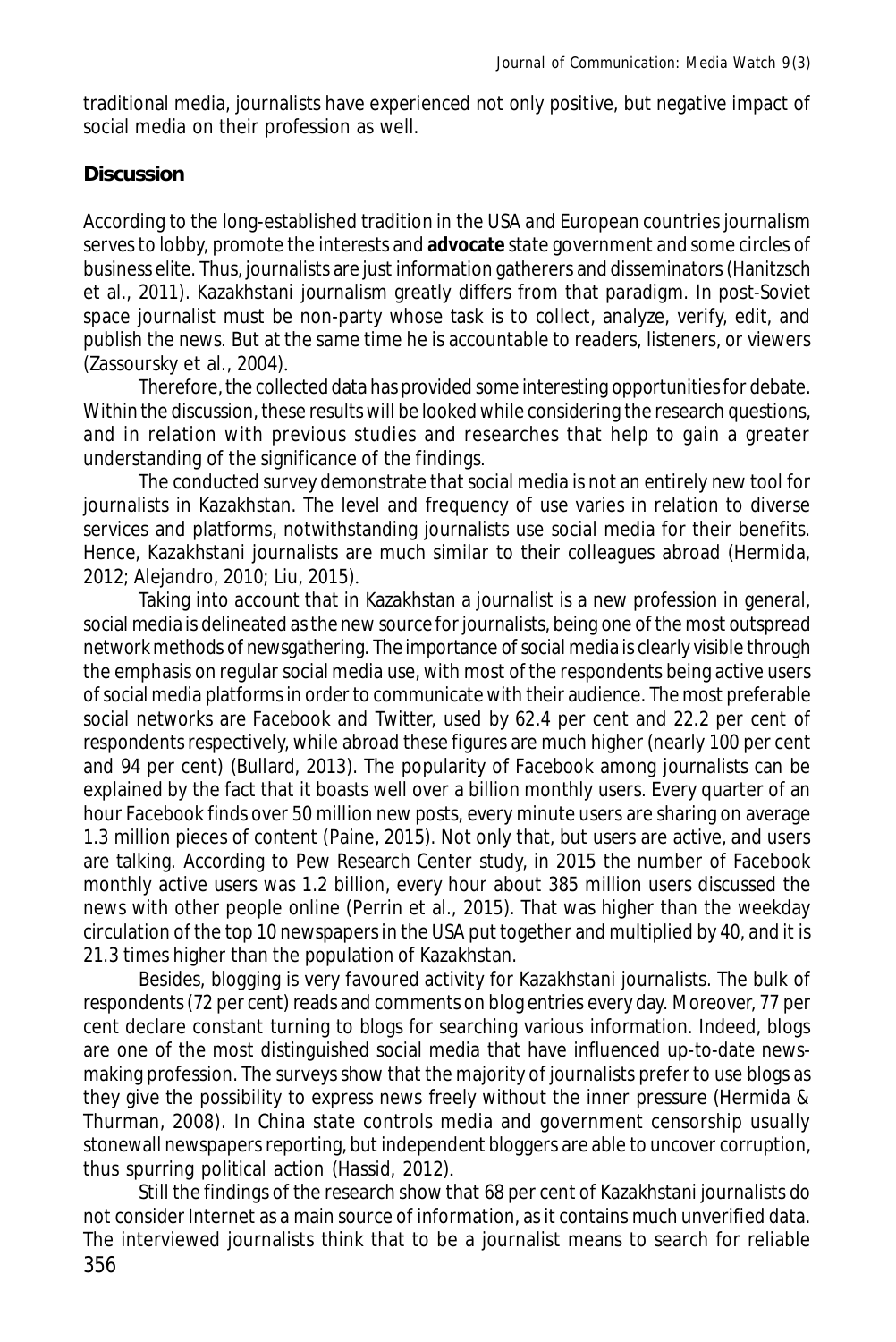information, prepare and disseminate it. He has certain obligations tied up in his professional identity and rules to be followed. Writing the objective truth is chief among them (Alexander et al., 2014). Reed writes that to be a journalist means to be engaged in criticism, entertainment and information (Reed, 2001). Thus, 63 per cent of informants consider that traditional values of journalism must be kept at the heart of any social media use.

In comparison with the traditional ways of disseminating news social media have extremely important benefits. According to Kazakhstani journalists they are wide audience reach, operational reaction and the availability of feedback or interactivity. Actually, a greater number of social media benefits should be mentioned. For instance, journalists from the European Union regard as the benefits the following: speed and instantaneous access, easier access to information, variety, credibility and authenticity, easier to make contacts with people, obtaining focused information, increasing the profiles of journalists, finding story ideas, cost-efficient, always at hand, generally keeping up with events, freedom of speech (Journalists and Social Media, 2012).

On the other hand, the use of social media can be characterized as a pressure in the journalist profession, a push to be incorporated in an ever-changing society, with newsmen feeling the danger and threat of refusing to adapt to the new media content. That's why 64 per cent of respondents consider social media negatively influence the journalism, provoking the increase of workload, pressure and longer working hours. The results correspond to answers of Asian (Liu, 2015) and European (Journalists and Social Media, 2012) colleagues, admitting that nowadays they are constantly under greater pressure to produce a story quickly and report on changes as the story evolves.

The findings of the survey also signify that being technologically literate is a key aspect for modern Kazakhstani journalists. The bulk of informants (83 per cent) realize the importance and necessity for compulsory training in working with social media, as they had to master new technologies in journalism and learn the *Internet*-*working guidelines on their own.*

In general, the findings of the conducted survey prove that in Kazakhstan the journalism step by step enlarges the use of social media that is the most significant and far-reaching tool utilized by Kazakhstani journalists sometimes regardless of lack of technological literacy and increase of workload. It clarifies that social media is getting an integral and non-avoidable part of journalist profession and is changing the way and methods news is produced in traditional media.

# **Conclusion**

The obtained data and analysis of previous researchers emphasize the fact that Kazakhstani media experience transition from traditional to social media. The key features of that transition are the following.

Firstly, arrival of such social networks as Facebook and Twitter has brought new journalistic trends to Kazakhstan as they greatly assist journalists with the stories and lead during breaking news events. There is an obvious advantage of using Facebook and Twitter for gathering information for articles and reports, because it is a much faster approach than traditional media.

Secondly, blogging platforms like Live Journal are also rather popular among the Kazakhstani journalists. Maintaining own blog gives them an ability of being subjective to the issues they are reporting objectively for their media.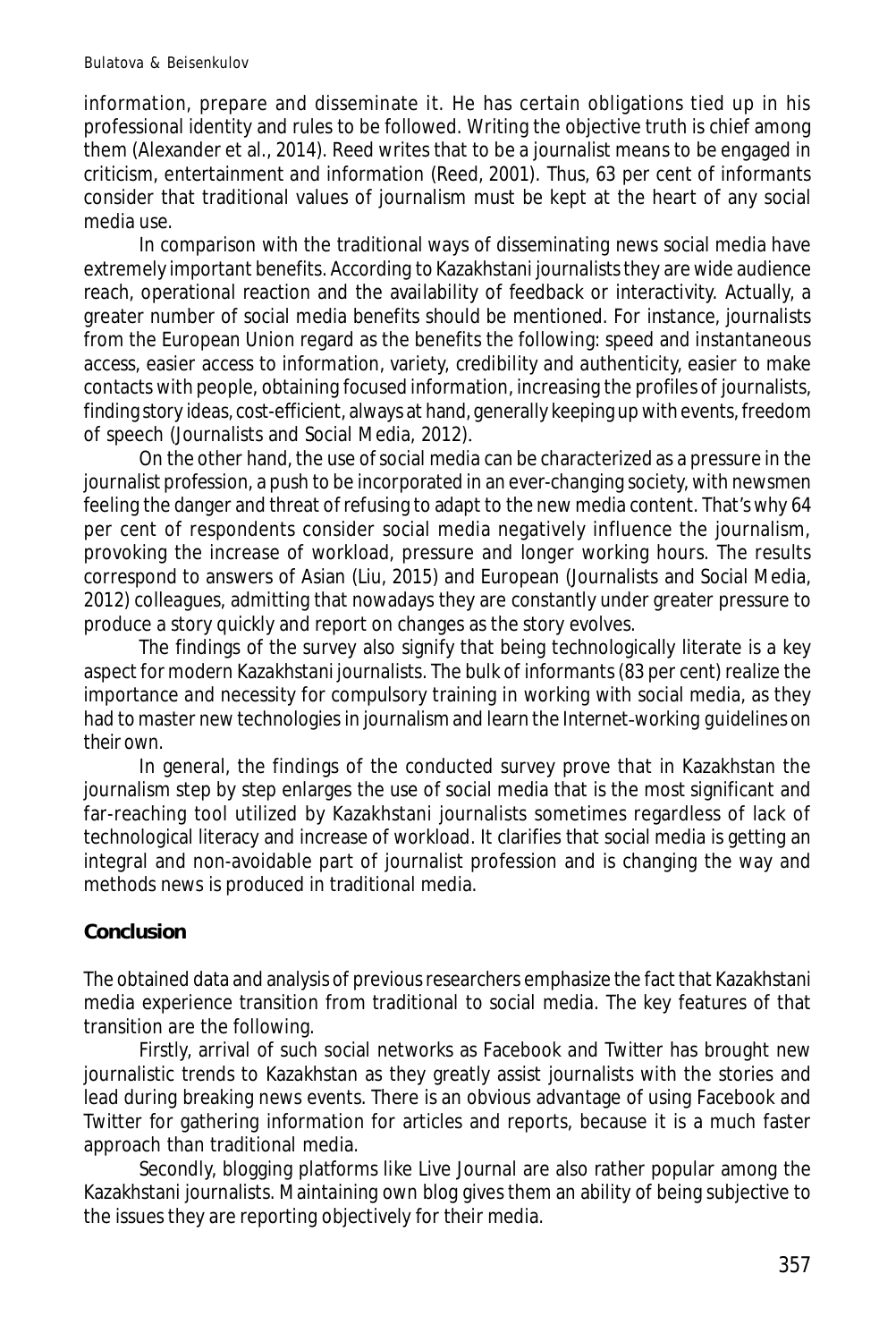Thirdly, comparing to mainstream media social media is a more convenient way to promote news and stories. The majority of the interviewed journalists admit that wide audience reach, multimedia, feedback, and operational reaction are measures of popularity and success and social media always offers immediate feedback in form of comments, likes, retweets, and reposting.

The transition from traditional media to social one and rapid growth of the latest in Kazakhstan can be explained by the fact that more and more Kazakhstani journalists see immense prospects in social media considering them a crucial and foremost tool for making, reporting, and promoting news. But for all that, the amount of journalist completely relying on data on social networks is not much inspiring. Kazakhstani journalists get used to rely on official press-releases and interviews with the participants of the events.

Besides, despite the provision of greater accessibility to sources of information, social media maintain a lower level of reports, posts and messages quality that is related to several things: a competitive urgency to report, lack of time to double check the information, etc.

Nevertheless, this investigation presents only a primary analysis on this issue, and further researches employing more systematical methods are necessary for us to understand how Kazakhstani journalism and journalists are and will be influenced by social media on their way from traditional media.

## **References**

- Aedeji, B.A (2011). *The New Media and Literature: Treats and Threats.* South Africa: Highway Africa.
- Alejandro, J. (2010). *Journalism in the Age of Social Media*. Reuters Institute Fellowship.
- Alexander, J.C., Breese, E., and Luengo, M. (2014). *The Crisis of Journalism to Reconsidered: Cultural Power.* Cambridge University Prdess.
- Arsenault, A. Catsells, M. (2008). 'The structure and dynamics of global multi-media business networks'. *International Journal of Communication,* 2, pp. 707–748.
- Bowman, S., and Willis, C. (2003). *We Media: How Audiences Are Shaping the Future of News and Information*. The Media Center at the American Press Institute.
- Brennan, B.S. (2012). *Qualititave Research Methods for Media Studies*. London: Routledge.
- Bullard, S. B. (2013). 'Social Media and Journalism: What Works Best and Why It Matters'. National Convention of the Association for Education in Journalism and Mass Communication. Washington, D.C., August 10.
- Cairncross, F. (2002). *The Company of the Future: How the Communications Revolution is Changing Management*. Harvard Business School Press.
- Cassell, C., and Symon, G. (1994). *'Qualitative Research in Work Contexts'. In: Qualitative Methods in Organizational Research* (pp. 1-13). Thousand Oaks, CA: Sage Publications, pp. 1–13.
- Castells, M. (2009). *Communication Power*. Oxford: Oxford University Press.
- Djerf-Pierre, M., Ghersetti, M., and Hedman, M. (2015). 'Appropriating Social Media'. *Digital Journalism,* 4 (7). pp. 849–860.
- Frisch, N., Belair-Gagnon, V., and Agur C. (2016). *How Foreign Correspondents Use Chat Apps to Cover Political Unrest*. Tow Center for Digital Journalism. November 4.
- Global Social Journalism Study (2015). http://www.cision.com/us/resources/white-papers/ social-journalism-study/ (visited on 15 March 2017).
- Global Social Journalism Study (2016) http://www.cision.com/us/resources/white-papers/ 2016-social-journalism-study/ (visited on 7 March 2017).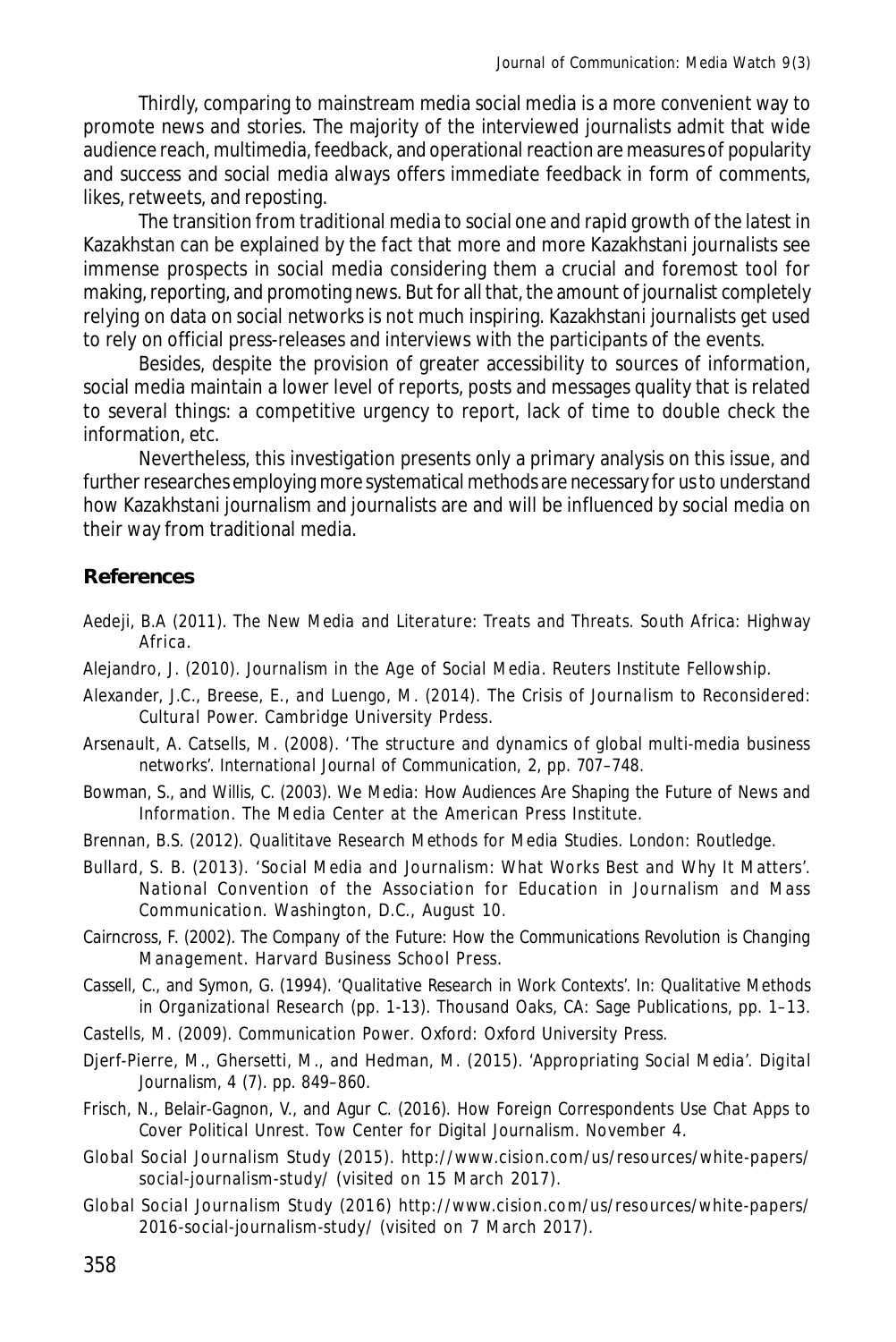- Greer, J., Yan, Y. (2011). 'Newspapers Connect with Readers through Multiple Digital Tools'. *Newspaper Research Journal,* 32 (4), pp. 83–86.
- Grueskin, B., Seave, A., and Grave, L. (2011) *The Story So Far: What We Know About the Business of Digital Journalism*. Tow Center for Digital Journalism. Columbia Journalism School.
- Gulyas, A. (2013). 'The Influence of Professional Variables on Journalists' Uses and Views of Social Media'. *Digital Journalism*. Vol. 1. Issue 2, pp. 270–285.
- Gunter, B. (2003). *News and the Net*. Mahwah, New Jersey: Lawrence Erlbaum Associates.
- Habermas, J. (1989). *Structural Transformation of the Public Sphere: An Inquiry into a Category of Bourgeois Society*. Cambridge: MIT Press.
- Hanitzsch, T., Hanusch, F., Mellado, C., Anikina, M., Berganza, R., Cangoz, I., Comon, M., Hamada, B., Hernández, M.-E., Karadjov, C.D., Moreira, S.V., Mwesige, P.G., Plaisance, P.L., Reich, Z., Seethaler, J., Skewes, E.A., Noor, D.V., and Kee Wang Yuen, E. (2011). 'Mapping Journalism Cultures across Nations: A Comparative Study of 18 Countries'. *Journalism Studies,* 12 (3), pp. 273–293.
- Hassid, J. (2012).' Safety Valve or Pressure Cooker? Blogs in Chinese Political Life'. *Journal of Communication,* 62(2), pp 212–230.
- Hermida, A. (2012). Social journalism: Exploring how social media is shaping journalism in *The Handbook of Online Journalism*. Chichester: John Wiley Sons, Inc.
- Hermida, A., and Thurman, N. (2008). 'A Clash of Culture'. *Journalism Practice,* 2 (3), pp. 343– 356.
- Journalists and Social Media. Aggregate report. January 2012 (2012). *Eurobarometer Qualitative Studies*.
- Kaplan, A. M., and Haenlein, M. (2010). 'Users of The World, Unite! The Challenges and Opportunities of Social Media'. *Business Horizons,* 53 (1), pp.59–68.
- Kaplowitz, M.D., Hadlock T.D., and Levine R. 'A Comparison of Web and Mail Survey Response Rates. *Public Opinion Quarterly'.* URL: https://doi.org/10.1093/poq/nfh006.
- Kristof, N., (2009). 'The Daily Me'. *The New York Times*, March 19. URL: http://www.nytimes.com/ 2009/03/19/opinion/19kristof.html?\_r=0.
- Lavrusik, V. (2010). The Future of Social Media in Journalism. http://mashable.com/2010/09/ 13/future-social-media-journalism/
- Lavrusik, V. (2011 a). How Journalists Can Make Use of Facebook Pages. http:// www.niem anlab.org/2011/05/vadim-lavrusik-how-journalists-can-make-use-offacebook-pages/
- Lavrusik, V. (2011 b). Facebook & Its Growing Role in Social Journalism. http://lavrusik.com/ 2011/03/04/facebook-its-growing-role-in-social-journalism/
- Lavrusik,V. (2011 c). My Next Chapter: Facebook Journalism. http://lavrusik.com/2011/04/14/ my-next-chapter-facebook-journalism/
- Liu, C. (2015). Facebook Journalism: The Influences of Social Media on Journalistic Work in Taiwan. In: Proceedings of the 1st International Conference on Innovative Communication and Sustainable Development in ASEAN. 9th July. National Institute of Development Administration, Bangkok, Thailand.
- McCLure, J. (2010). *Challenges and Opportunities, New Models, and the Emergence of the Next Newsroom in the Twenty-First-Century Media Industry*. London: Lexington Books.
- McLuhan, M. (2001). *Understanding Media. The Extensions of Man*. Cambridge: MIT Press.
- Medvednikova, D. (2012). 'Rol novyih media v sovremennoy zhurnalistike Kazahstana [Role of Social Media on Society in Kazakhstan]. In: Proceedings of the 14th Central Asian Media Conference *From Traditional to Online Media: Best Practices and Prospects*. July 5- 6, pp. 63–70.